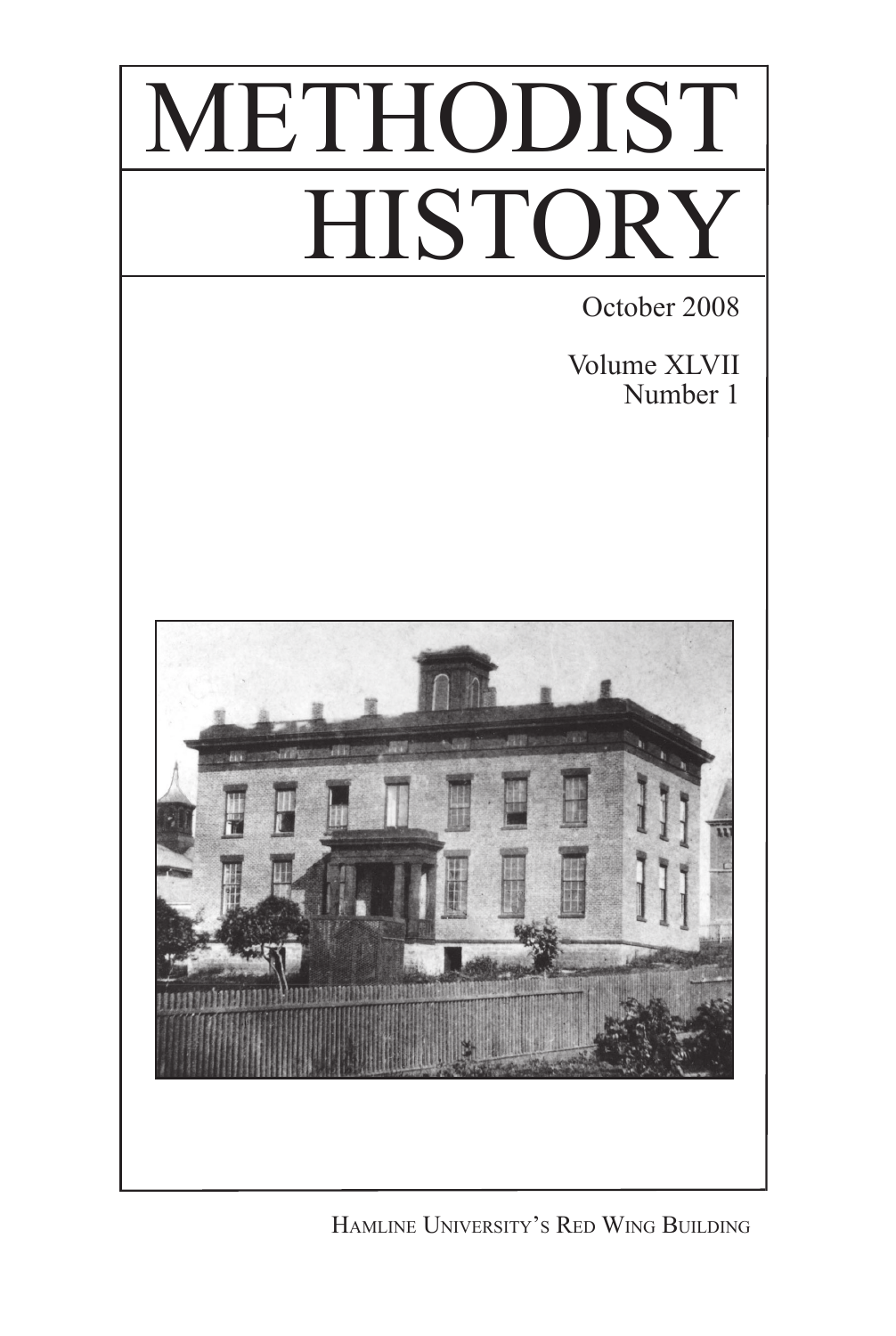

### **EDITORIAL BOARD**

Morris Davis

Kenneth E. Rowe

Ian Straker

Douglas Strong

Anne S. Wimberly

Stephen Yale

Charles Yrigoyen, Jr.

Michelle Merkel-Brunskill, Assistant Editor Christopher Rodkey, Copy Editor

*Cover: Photograph of the rear of Hamline University's Red Wing building circa 1870. "Hamline's preparatory school was established in 1854 under the auspices of the Wisconsin Annual Conference near the Mississippi River at Red Wing, Minnesota, with a class of thirty-nine students—about half of whom were women" (55). Hamline University is now located in St. Paul, Minnesota. See full article by Kristin Mapel Bloomberg starting on page 48. Photograph courtesy of Hamline University Archives.*

METHODIST HISTORY (ISSN 0026-1238) is published quarterly for \$20.00 per year to addresses in the U.S. by the General Commission on Archives and History of The United Methodist Church, 36 Madison Avenue, Madison, NJ 07940. Printed in the U.S.A. Back issues are available.

Second-class postage paid at Madison, NJ. POSTMASTER: Send address changes to METH-ODIST HISTORY, P.O. Box 127, Madison, NJ 07940 or email mmerkel@gcah.org.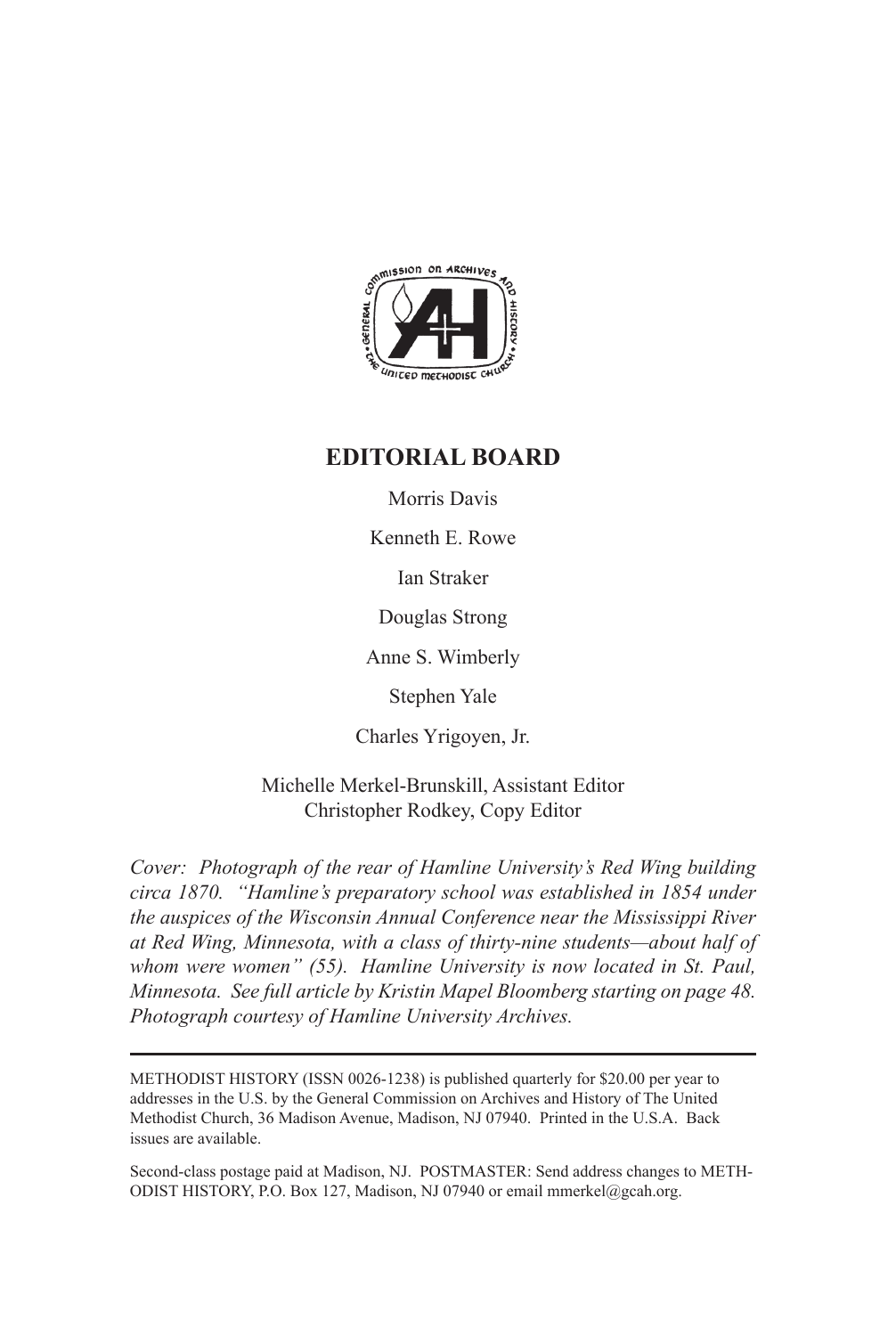## METHODIST HISTORY

Robert J. Williams, Editor

| <b>VOLUME XLVII</b>         | OCTOBER 2008                                                                                                     | NUMBER 1       |
|-----------------------------|------------------------------------------------------------------------------------------------------------------|----------------|
|                             | <b>CONTENTS</b>                                                                                                  |                |
|                             |                                                                                                                  | $\mathfrak{D}$ |
|                             |                                                                                                                  | 3              |
|                             | Samuel Wesley, Sr.: A Late Seventeenth-Century English Abolitionist                                              | 5              |
| Christianity to the Indians | John Wesley's Mindset at the Commencement of His Georgia<br>Sojourn: Suffering and the Introduction of Primitive | 16             |
| American Methodism          | "That Dear Man of God:" Edward Evans and the Origins of                                                          | 26             |
| Hamline University          | Nineteenth-Century Methodists and Coeducation: The Case of<br>by Kristin Mapel Bloomberg                         | 48             |
|                             |                                                                                                                  | 63             |

Copyright 2008, General Commission on Archives and History, The United Methodist Church

Methodist History is included in *Religious Index One: Periodicals, Religious and Theological Abstracts, Historical Abstracts and America: History and Life ATLA Religion Database*

Manuscripts submitted for publication and all other correspondence should be addressed to Editor: METHODIST HISTORY, P.O. Box 127, Madison, NJ 07940. Prospective authors are advised to write for guidleines or visit www.gcah.org.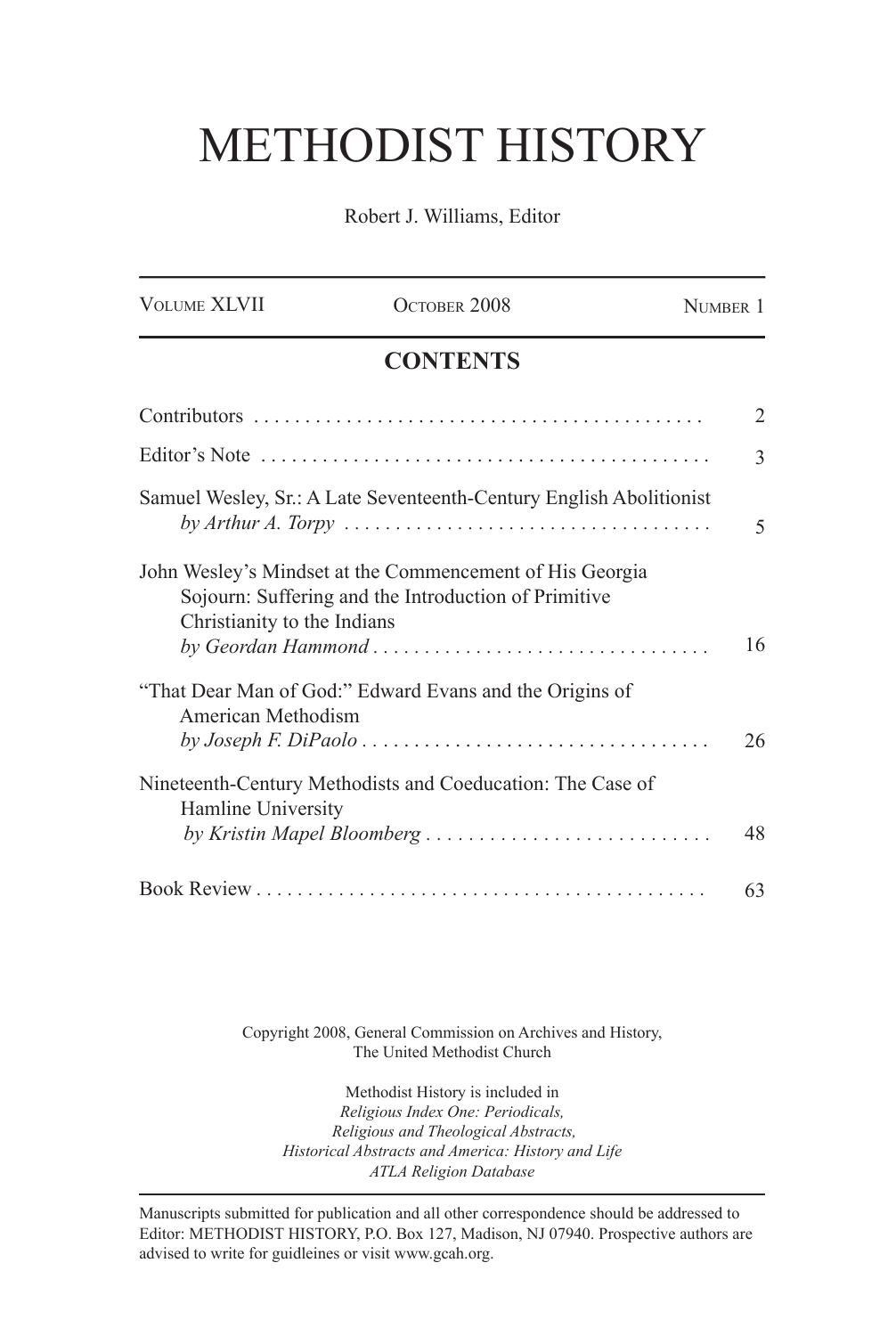### **CONTRIBUTORS**

ARTHUR A. TORPY is currently visiting editor at Baylor University's Institute for Oral History in Waco, Texas. He has researched the life and writings of Samuel Wesley, Sr., and a book on Samuel is pending through Scarecrow Press.

GEORDAN HAMMOND is Tutor in Church History at Nazarene Theological College and Administrator of the Manchester Wesley Research Centre. He was recently awarded a Ph.D. from The University of Manchester for his thesis: "Restoring Primitive Christianity: John Wesley and Georgia, 1735- 1737." He earned a B.A. from Point Loma Nazarene University, San Diego, California, and an M.A. from Fuller Theological Seminary, Pasadena, California.

JOSEPH F. DIPAOLO is senior pastor of the Wayne United Methodist Church in Wayne, Pennsylvania, and an elder in the Eastern Pennsylvania Conference, The United Methodist Church. He was educated at Eastern (now Palmer) Theological Seminary (M.Div.) and Princeton Theological Seminary (Th.M.). He is president of the Historical Society of the Eastern Pennsylvania Conference and edits its annual journal, *Annals of Eastern Pennsylvania*. He also serves as adjunct professor of Methodist Studies at Palmer Theological Seminary.

KRISTIN MAPEL BLOOMBERG is Director and Associate Professor of the Women's Studies Program at Hamline University, St. Paul, Minnesota. She earned a Ph.D. from the University of Nebraska and has published *Tracing Arachne's Web: Myth and Feminist Fiction* with the University Press of Florida.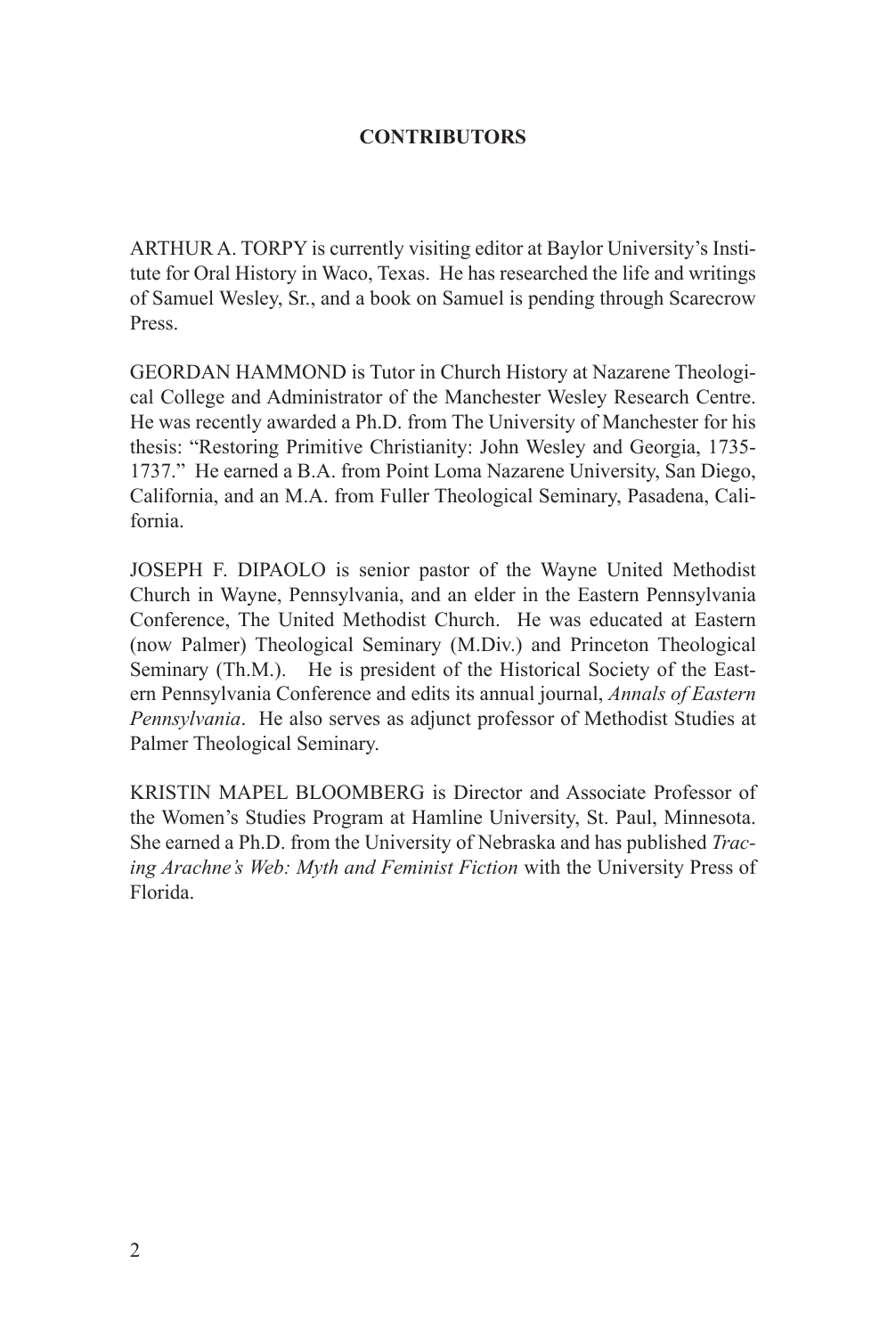#### **EDITOR'S NOTE**

**Correction:** I regret when I fail to catch an error of fact in an article but am grateful when it is brought to my attention. In the April, 2008, issue there is an error of fact on page 180 in the article by Gerald Vaughn, entitled,"Teaching Moral Philosophy in the South During Slavery and Reconstruction," concerning Randolph-Macon College. Patti Russell, Director of the Virginia Conference Archives, sent me corrected information when she wrote: "In 1838, Randolph-Macon College was still in Boydton, Virginia, in Mecklenburg County, but in 1868 it was moved to Ashland, Virginia. Also, the college dates from 1830." Appreciation is expressed for this correction.

\* \* \*

The General Commission on Archives and History of The United Methodist Church offers several grants and awards for writing and research on topics in the history of Methodism. Details for the grant program are available at www.gcah.org. While these grants and awards are modest in dollar amount, they enable the General Commission to support scholarly research and help to ensure that neglected areas of study will receive the attention they deserve.

The recipients of the **Asian, Black, Hispanic, & Native American United Methodist History Research Grant** are Hannah Kim, currently a Ph.D. candidate at the University of Delaware and instructor at Rowan University, Glassboro, New Jersey; and Tash Smith, currently a Ph.D. candidate and graduate teaching assistant at the University of Oklahoma. Ms. Kim's project examines five key "moments" in Korean and American ethnic relations, spanning a period between the 1880s to the 1980s. Mr. Smith's research will focus on the establishment of Methodist churches within Oklahoma's Native American communities.

The recipients of the **John Harrison Ness Award** for the best papers on a topic in the history of Methodism by a Master of Divinity candidate are: first place went to Tom Lank for a paper entitled, "Poetic Sideshadowings of Fundamentalism in Southern Methodism, 1865-1866." Tom is a student of Dr. Kenneth Rowe at Princeton Theological Seminary. Second place went to David Vaughn for his paper, "Holistic Visioning: Health and Health Care in Early Methodism." David is a student of Dr. Richard Heitzenrater at the Divinity School, Duke University.

**Women in United Methodist History Research Grants** were awarded to two scholars. One went to Lisa J. Shaver, Assistant Professor in the English Department at Baylor University for research about antebellum women's rhetorical development within the Methodist Episcopal Church. The other